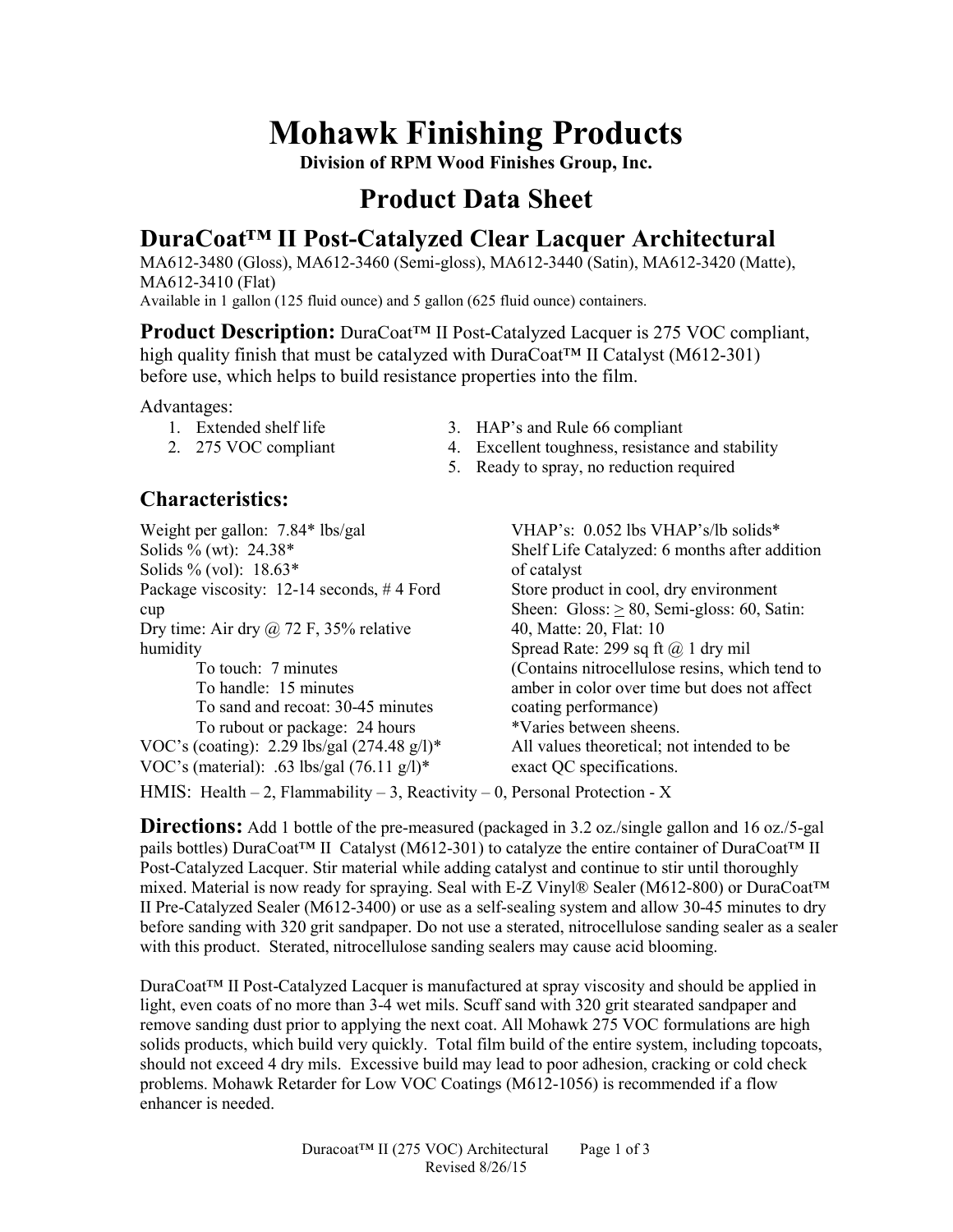#### **Refer to the last page of this document for additional 275 VOC product tips.**

**Notes**: The entire container of DuraCoat™ II Post-Catalyzed Clear Lacquer must be catalyzed at once. Do not catalyze partial amounts. Attempting to catalyze partial amounts may result in poor performance of the product. DuraCoat™ II Post-Catalyzed Lacquer is manufactured at spray viscosity. If further reduction is required, Mohawk Acetone (M650-001) is recommended. Recoating DuraCoat™ II Post-Catalyzed Clear Lacquer (M612-3400 series) should take place after 30-45 minutes of dry time or after a fresh sanding. Stainless spray equipment is strongly recommended. Total dry film of the entire system, including topcoats, should not exceed 4 mils. All products should be stirred properly before being used and also continuously agitated while in use to insure product consistency from start to finish. Filtering at every opportunity is suggested. The system should be pre-tested on the wood to be finished under application conditions. Mixing with other products or finish systems is not recommended. Mohawk Finishing Products will not be held liable for finish failure resulting from mixing products or systems. This product is formulated for interior applications and is not recommended or tested for exterior use.

**Safety and Other Precautions:** Read MSDS for precautions before using product.

**MSDS:** If Material Safety Data Sheet is required, contact: Mohawk Finishing Products Division of RPM Wood Finishes Group, Inc.

| P.O. Box 22000    | Phone: 1-800-545-0047 |
|-------------------|-----------------------|
| Hickory, NC 28603 | Fax: 1-800-721-1545   |

#### **INFORMATION and LIMITED WARRANTY DISCLAIMER**

To the best of our knowledge the technical data contained herein is true and accurate on the date of publication and is subject to change without prior notice. User must contact Mohawk Finishing Products to verify correctness before specifying or ordering. No guarantee of accuracy is given or implied. We assume no responsibility for coverage, performance or injuries resulting from use. The data on this sheet represents estimated and typical values. Since application variables are a major factor in product performance, this information should serve only as a general guide. We sell the products without warranty. Users assume all responsibility and liability for use. Loss or damage arising from the use of our products whether used alone or in combination with our products is the responsibility of the user. **MOHAWK FINISHING PRODUCTS MAKES NO WARRANTIES, EXPRESS OR IMPLIED, AND DISCLAIMS ALL IMPLIED WARRANTIES INCLUDING WARRANTIES OF MERCHANTABILITY OR FITNESS FOR A PARTICULAR USE OR FREEDOM FROM PATENT INFRINGEMENT. MOHAWK FINISHING PRODUCTS WILL NOT BE LIABLE FOR ANY SPECIAL, INCIDENTAL OR CONSEQUENTALE DAMAGES.** Your only remedy for any defect in this product is the replacement of the defective product, or a refund of its purchase price, at our option. The information on this sheet, as well as the products referenced herein, shall be considered "Confidential Information". Wet samples and uncured samples of these products shall be maintained as confidential and shall not be disclosed to any third party without the prior written permission of Mohawk Finishing Products.